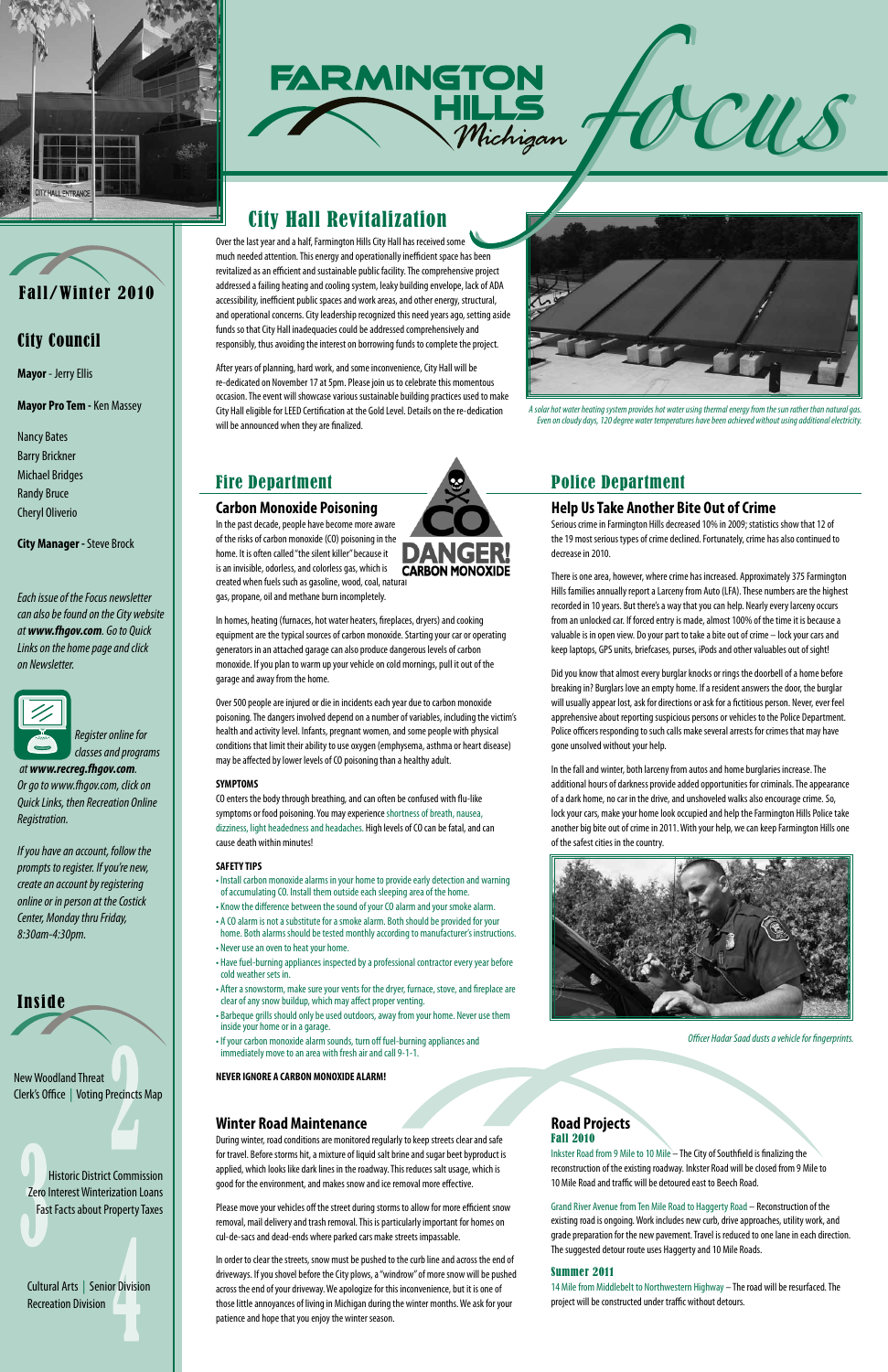# Clerk's Office

#### **ELECTION DATE:** Tuesday, November 2, 2010 – Gubernatorial Election

Sample Ballots are available at **www.fhgov.com**. You may vote in one of the following ways: Straight Party Ticket – Vote for the party of your choice. Nothing else needs to be done in the partisan section. Non-Partisan and Proposal Sections – Must be voted separately. They are not a part of the Straight Party ticket. Split Ticket – Vote Straight Party and for individual candidates of your choice in any office.

Mixed Ticket – Do not make any mark in the Straight Party section. Just vote for individual candidates of your choice in each office.

#### **ARE YOU REGISTERED TO VOTE?**

Don't wait until Election Day to find out – call the Clerk's Office today! Voters must be registered 30 days prior to Election Day in order to be eligible to cast a vote. If you move to a new community, you must re-register under your new address. You must also be: a citizen of the United States, a resident of the State of Michigan and will be at least a 30-day resident of your city or township by Election Day and at least 18 years of age by Election Day.

#### **DO YOU KNOW WHERE TO VOTE?**

You must vote in the precinct in which you are registered. If you appear at the wrong precinct, you will be directed to the correct voting location to cast your vote. Keep in mind that all voting locations close at 8pm and no one is permitted to vote after that time. Your voting precinct number is shown on the left side of your Voter I.D. Card in red lettering. On the right side is the voting location for that precinct for all elections. Maps for each precinct and a general map are on the City website at **www.fhgov.com**.

#### **PRECINCT LOCATION CHANGES – PERMANENT**

You are eligible for an absent voter ballot if you meet any of the following criteria: are 60 years of age or older, are physically unable to attend the polls without assistance of another, are appointed as a precinct work other than your own, expect to be absent from the community in which you are registered on Election Day, cannot attend the polls because of the tenets of your religion or cannot attend the polls because you are confined to awaiting arraignment or trial.

**Precinct 20:** From William Grace Elementary School on Shiawassee / To Salvation Army Community Center, 27500 Shiawassee

**Precincts 22 and 23:** From The Finnish Center on Eight Mile Road / To Bethlehem Evangelical Lutheran Church, 35300 Eight Mile Road

Voters in Precincts 22 and 23 already received new Voter ID cards in July; Precinct 20 voters received new cards in September. If you have not received a new ID card, please contact the Clerk's office at 248-871-2414.

#### **ABSENT VOTER BALLOT APPLICATIONS**

In June, applications for absent voter ballots covering both the August 3, 2010 Primary and the November 2, 2010 Elections were mailed to ALL persons who had requested to be placed on our permanent absent voter list. YOU WILL NOT BE MAILED A NEW APPLICATION FOR NOVEMBER.

This Gubernatorial Election is expected to generate a very large voter turnout and we need your help. If you are interested or know someone who may be interested in working on Election Day as an election inspector, contact Diane Behrend at 248-871-2413 for an application. You must be a registered voter in Oakland County. Gubernatorial Election Day will be a 15-hour day for workers, so we are seeking energetic people who are enthusiastic abou participating in the election process. Election Inspectors will earn \$140 for the day, plus an additional \$15 for attending the required training sessions.

If you are eligible and wish to be placed on the permanent absent voter list, please call 248-871-2416 or e-mail permlist@fhgov.com. If you have already returned your application and checked the appropriate boxes indicating your desire for a ballot to be mailed for both elections, there is no need to apply again for the November 2 Election. Anyone needing an application for the November Gubernatorial Election may contact the City Clerk's Office at 248-871-2410 or go to **www.fhgov.com**.



#### **ABSENT VOTER BALLOTS**

#### **STUDENTS AWAY AT COLLEGE**

If you registered to vote by mail, you are not eligible to vote by absent voter ballot in your first election and must vote in person. If you have any questions, please call 248-871-2418.

REMINDER: Michigan Election Law does not permit a ballot to be issued to anyone other than the person named on the application. Therefore, a ballot cannot be given to anyone for delivery to another, including husband/wife,

#### **VOTING ACCESSIBILITY – INSTRUCTIONS IN ALTERNATIVE FORMAT**

To comply with voting accessibility requirements, voting instructions will now be provided on cassette tapes. Any voter, who would like to use this alternative format to obtain voting instruction, should contact the City C Office prior to Election Day at 248-871-2410 to make arrangements to listen to the cassette tape at the Clerk's Office or request that it be made available at your polling location.

Please note: When using any rodenticide, it is very important to place the poison in areas completely inaccessible to pets. If a pet ingests poison intended for rodents, potentially serious or even life-threatening illness If your pet is poisoned, time is critical for successfully treating the accidental poisoning. Call your veterinarian or the Animal Poison Control Center at 1-888-426-4435. (A consultation fee may apply.) Be prepared to sta *pet's breed, age, weight and any symptoms. Keep the product container with you to assist in identification so the appropriate treatment recommendations can be made.*

#### **ELECTION INSPECTORS NEEDED**

### New Woodland Threat

The Michigan Department of Natural Resources (MDNR) has put out a notice regarding a new threat to local woodlands. Thousand Cankers Disease, an insect-introduced fungus, affects Black Walnut trees and causes dead branches and small spots on the trunk called cankers. Once infested, the tree typically dies within three years.

This disease has been prevalent in the western United States and was recently detected in Tennessee. It is not in Michigan yet and regulators want to keep it that way. The MDNR has posted a Walnut Quarantine on walnut plants and bark-covered wood. Hardwood firewood is prohibited for use or transport. Several insects damaging to woodlands (Emerald Ash Borer, Gypsy Moth, and Long-Horn Beetle) are transported in firewood resulting in premature tree death.

The Planning and Community Development Department stays aware of woodland threats through contacts with State and Federal agencies. For more information on Black Walnut Thousand Cankers Disease go to the Michigan Department of Natural Resources website **www.michigan.gov/dnr** (search for Black Walnut) or the U.S. Department of Agriculture, Forest Service Pest Alert at **http://na.fs.fed.us/pubs**. (Click on Public Alerts and choose Thousand Cankers.)



*A branch from a Black Walnut tree with Thousand Cankers Disease*

### **Pest Control**

**Like most cities, Farmington Hills has occasional reports of rodent sightings. Code inspectors work diligently with local businesses and residents to eliminate these fast-breeding pests. It's much easier, however, to prevent infestations in the first place. If you have questions, please call the Zoning Division at 248-871-2520.**

**Follow these tips to help keep rodents and other pests away from your property:**

**• Keep all garbage in metal or plastic trash containers with tight lids • Store bulk food or grain in rodent-proof containers**

**• Store wood and lumber above the ground (recommended height is 18in) • Remove unnecessary items, junk and debris from your property**

- 
- 
- 
- 
- **Use birdfeeders placed at least 4ft off the ground, pick up all spilled seed or switch to suet cakes Seal holes, cracks or openings at least 3ft up from the foundation**
- **Eliminate water leaks and standing water Pick up and properly dispose of pet waste immediately**
- **Turn over your compost pile on a regular basis Keep grass mowed, including tall grass and weeds along fence lines**
	-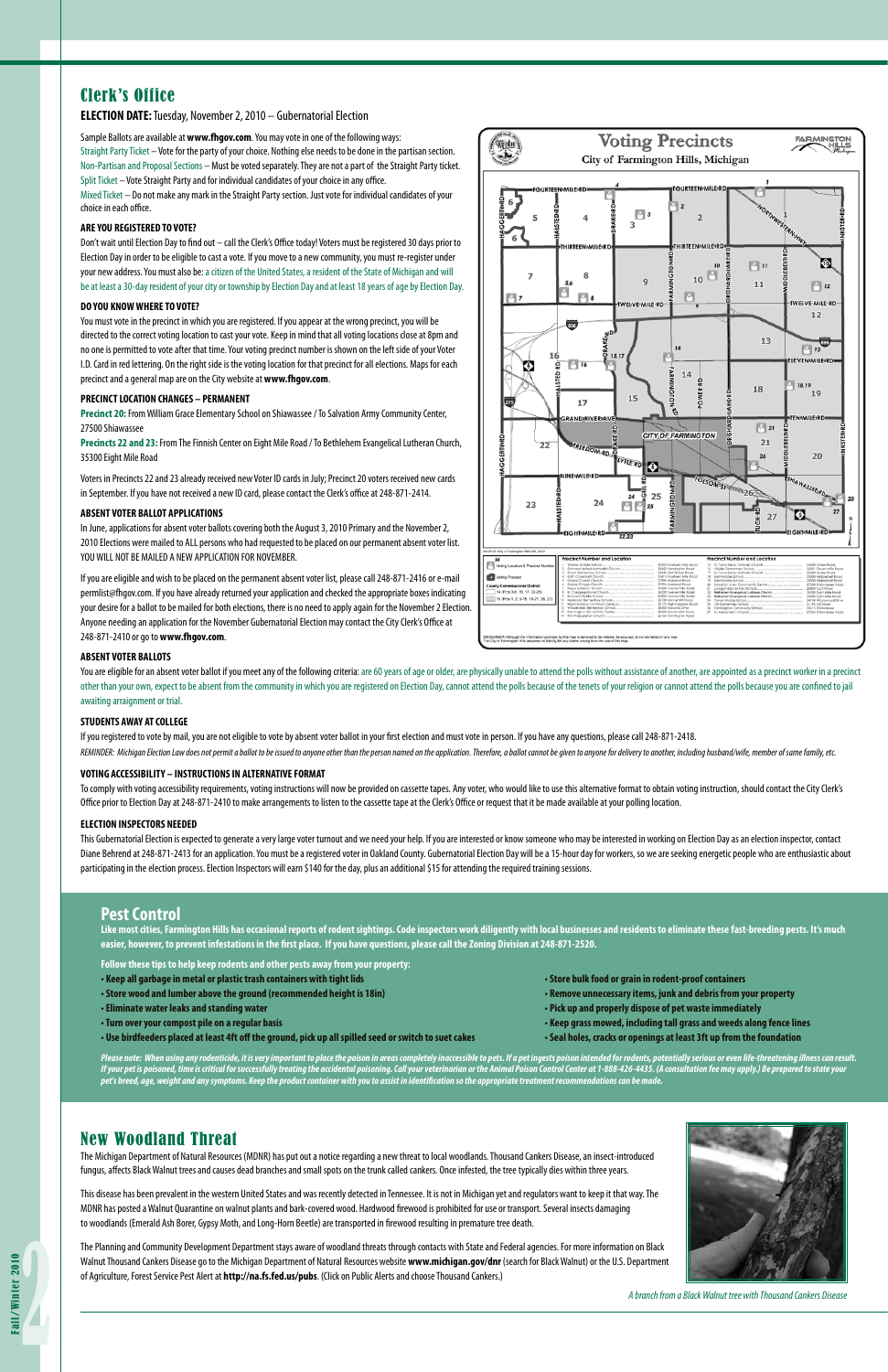### Fast Facts about Your Property Taxes

After tax bills are mailed, amounts will be available at www.fhgov.com. Go to quick links, property inquiry, current taxes. Enter property address or parcel ID number.

If you use online bank payments (not recommended), mail the payment to: Treasurer's Office, 31555 W. Eleven Mile, Farmington Hills MI 48336. The remittance portion of the tax bill is not included with online payments. If we can't identify the property involved, the check will be returned and the unpaid tax will be subject to all penalties and interest for late payment.

The original copy of the tax bill is mailed to the owner of record. If property taxes are paid through an escrow account, the paying agent receives a separate notification. Original copies of the tax bill should be retained for income tax purposes.

Property tax bills are mailed to the address of record. Changes of address must be filed with the City in writing, tax bills are not forwarded to new addresses on file with the Post Office. Temporary seasonal changes may be filed with the Treasurer's Office, but permanent changes must be filed with the City Assessor. Failure to receive a tax bill does not waive the tax or any penalties for late payment.

#### **2011 Property Tax Calendar**

**February 14** – Last day to pay winter property taxes without penalty **February 20** – Personal property statements due to assessor (business only) **Late February** – Change of assessment notices mailed **Last day of February** – Last day to pay summer or winter property taxes at City Hall **Mid March** – Board of Review meets **May 1** – Last day to file Primary Residence Exemption affidavit **Early June** – Budget public hearing where City Council sets City tax rate **June 28 - 30** – Summer tax bills mailed **August 31** – Last day to pay summer property taxes without penalty **September 15** – Last day for eligible persons to file for summer tax deferral **November 28 - 30** – Winter tax bills mailed **December 31** – Taxable status set for coming year's bill

# Holiday Garbage/Recycling & Yard Waste Pickups

**Thanksgiving** – No collection Thursday, November 25. Monday through Wednesday – regular collection. Thursday and Friday – collection delayed one day.

*Please note: The last yard waste pickup is Friday, December 3. Starting the week of December 6, yard waste will not be picked up until the program resumes in April 2011.*

**Christmas Day and New Year's Day** – Since Christmas Day and News Year's Day both fall on a Saturday this year, there will be no delay in the collection schedule. Collection takes place on the regularly scheduled day.

**Martin Luther King Day and President's Day** – Collection takes place on the regularly scheduled day. City offices closed Monday, January 17 and Monday, February 21.

#### **Holiday Recycling**

Recycle holiday cards and wrapping paper with newspapers and junk mail in a brown paper bag in your recycling bin. Please note: Cards and wrapping paper with glitter or metallics should go in with your regular trash.

Recycle your Christmas tree at Glen Oaks Golf Course from December 26 through January 16, seven days a week from 9am to 4pm at the east end of the clubhouse parking lot at 30500 West Thirteen Mile Road, just east of Orchard Lake. Trees must be free of all decorations, lights and tinsel. There is no charge to drop off trees. Large quantities from commercial lots will not be accepted. The parks system processes the trees to make compost and wood chips, which will be available to the public in 2011, free of charge. Christmas trees placed at the curbside will go in with the regular trash, so please use this earth-friendly alternative instead. For more info, call 248-858-0906 or go to **www.DestinationOakland.com**.

#### **Recycling Reminders**

Farmington Hills residents can now recycle all narrow neck plastic bottles with any number on the bottom. Caps and labels can be left on. Also, plastic grocery bags and retail bags are accepted (bundled together), drink boxes are accepted, pizza boxes can be tossed loose in the bin, and scrap metal such as pots and pans, bakeware, and more can be placed in your recycling bin. For a copy of the Curbside Guidelines, go to **www.fhgov.com** or call 248-871-2850.

# Oakland County 24-Hour Pollution Hotline

Play a part in keeping our lakes, streams and rivers clean. Report activities that are causing water pollution to Oakland County's 24-Hour Pollution Hotline at **248-858-0931.**

#### **What kinds of activities should you report?**

- Contamination to lakes, rivers and streams
- Pollution entering a storm drain or surface water
- Suspicious dumping to drains and/or surface waters
- Suspicious discharges from pipes
- Sewage discharges on the ground or into surface water
- Large numbers of dead fish
- Failing septic systems
- Construction site soil erosion entering surface waters
- Polluted storm water runoff from storage piles and dumpsters
- Illegal connections of sanitary sewers to storm drains or surface waters

#### **Please provide the following information when you call:**

Your name and phone number (you can remain anonymous if you choose), the source of pollution and what was spilled, quantity of spill, body of water impacted, when spill occurred, and major cross roads of spill or known address.

For more information, go to **www.oakgov.com/water**.

### Historic District Commission

The Historic District Commission's web presence has been expanded! A new map that combines Google maps technology and local historic information allows historic preservation enthusiasts to take a "virtual tour" of the historic sites throughout Farmington Hills.

**FARMINGTON** 

This new feature can be found at **www.fhgov.com/Community/HistoricDistrict.asp**.

*The historic barn at Heritage Park*

### **Replacing Your Furnace**

**If you are planning to replace your old furnace with a newer, more energy efficient model this winter, be aware that if your home has a masonry chimney, a metal chimney liner must be installed along with the new furnace. High-efficiency furnaces generate flue gases that are much cooler than older models and contain high levels of water vapor that can condense on the inside of a masonry chimney and eventually saturate the brick. With sub-freezing temperatures, the water vapor trapped in the brick of the chimney can freeze and cause the brick to "pop" or disintegrate. The metal chimney liner is designed to prevent this from happening. White, salt-like stains on the brick are a sign that damage is occurring. If you have questions about furnace replacement, contact the Building Division at 248-871-2450.** 

#### **Zero Interest Winterization Loans**

**The City is offering help to qualified homeowners who plan to winterize their houses. Zero Interest Winterization Loans may be used for home improvement projects such as adding insulation or replacing windows, roofs or furnaces. Funding for this program is provided by the U.S. Housing and Urban Development Office through the Community Development Block Grant. To qualify for the loans, applicants must have owned and occupied a home in Farmington Hills for at least one year. The family must also meet Federal income guidelines, for example, a family of four must have a gross income of less than \$56,800. Income guidelines, applications, and program details are available at www.fhgov.com. Click on Quick Links and choose Housing Rehabilitation Program or call the Community Development Office at 248-871-2543.**



### Housing Discrimination Notice

Housing Discrimination is prohibited by law. If you have a housing discrimination complaint, contact the Michigan Department of Civil Rights at 313-456-3700.



The Focus is printed on recycled paper with a 30% post-consumer waste content. Please recycle this newsletter when you are done with it.

**Michigan** focus